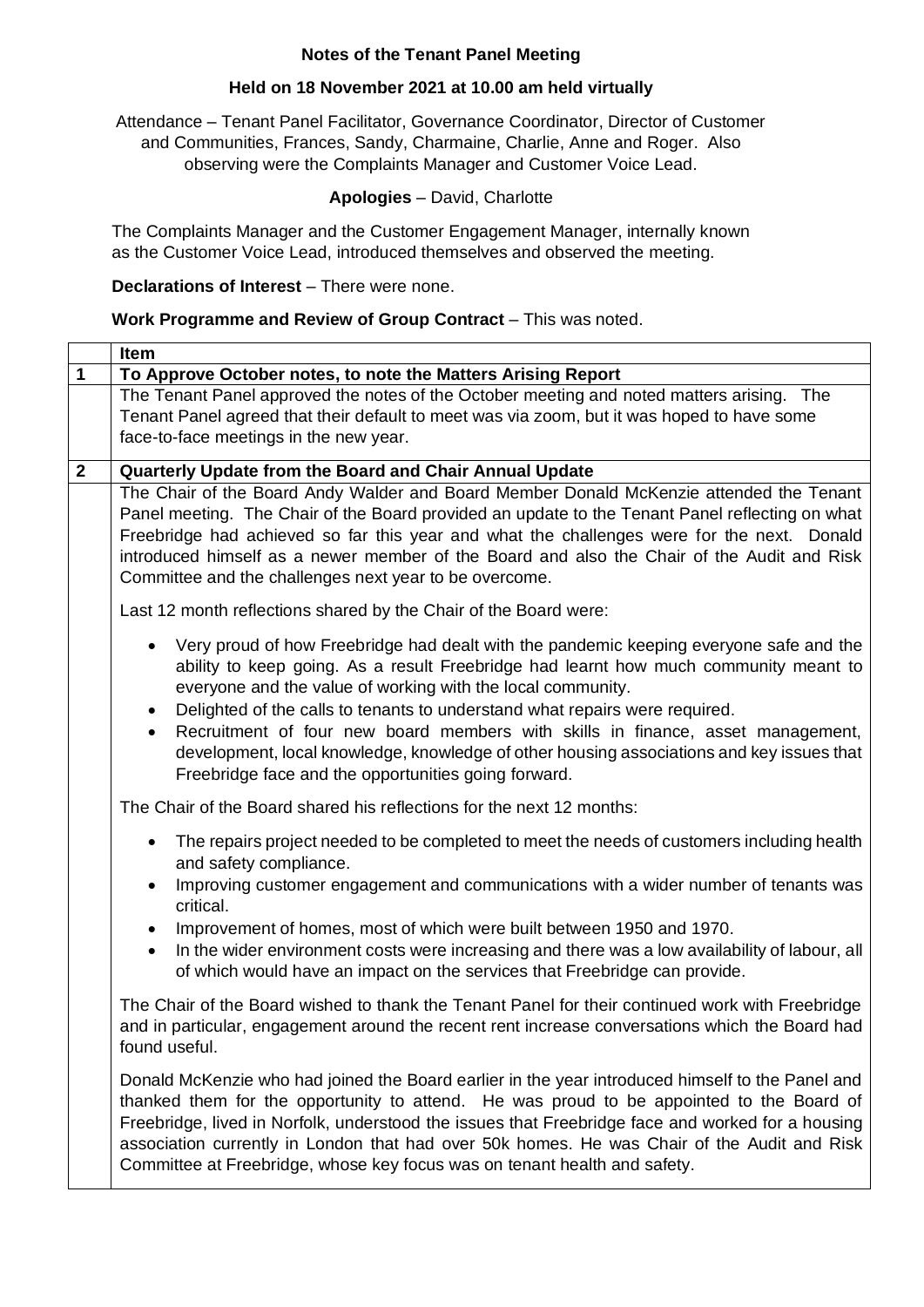The Panel shared the following queries and comments:

- A Panel member queried how risk was reviewed, and Donald shared that the Board and the Audit and Risk Committee reviewed the risks as well as Executive Team and Management.
- A Panel Member queried whether there was a timescale to improve homes generally. The Chair of the Board shared that Freebridge needed to ensure that the estate was fit for purpose such as insulation because if 'fabric first' wasn't right then nothing else was worthwhile.
- A panel member queried how long energy efficiency improvements may take, the Chair of the Board shared that around half of homes were above D energy rating, so half were below. The commitment was to improve the E and F rating homes in the next five years to a D, and then all homes improve up to a C or above by 2030. There were grants available from major energy providers to improve homes.
- A Panel member queried whether tenants were aware of the energy efficiency grades for their homes. The Chair shared that there should be a review of be communications with tenants to make them aware if they were not already.

The Chair of the Board asked the Panel to comment on the best way to keep tenants up to date of any plans in terms of home improvements, the following responses were provided:

- A Panel member shared that we can see how hard Freebridge were working, but sometimes you can't do right for doing wrong and you cannot please everyone. But they felt for the majority of tenants information needed to be drip fed.
- A Panel Member shared that tenants like to be kept informed, so it may be best to inform them what Freebridge are doing now and what it is doing in six months time to keep them in the loop.
- A Panel Member shared that they felt it was important to let tenants know that changes are coming and emphasis that there would be minimal disruption as possible.
- Following a query by a Tenant Panel member, Donald shared that the works and improvements to homes were not grant dependant, but if there grants were available they would look to making bids.

The Panel shared the following comments in general:

- A Panel member queried whether the Board had any thoughts on raising their profile to tenants. The Chair of the Board shared that in terms of presence of the Board, they do want to increase their profile and there was many ways of doing this and they will be working with the executive team to do that.
- A Panel Member queried that when Freebridge go into people's homes to do improvement works, how will it work where additional jobs are found as a result, such as asbestos and other issues. The Chair of the Board shared that in relation to works to homes, there will not likely be a one size fits all, each home will have a tailored works programme.

The Chair wished to thank the Panel for the invite and everything that the Tenant Panel was doing. He was looking forward to 2022 where the executive team has the ability to take Freebridge to the next level. Donald also thanked the Panel for the invite and he looked forward to meeting them in person next year. The Tenant Panel thanked them for their update and they left the meeting.

# **3 Support Service Update**

The Housing Support Manager attended the Tenant Panel to provide an update on projects in the team for sheltered schemes.

He shared the following information:

The team looked to communicate with residents and be visible, and available in person, email or telephone as much as possible.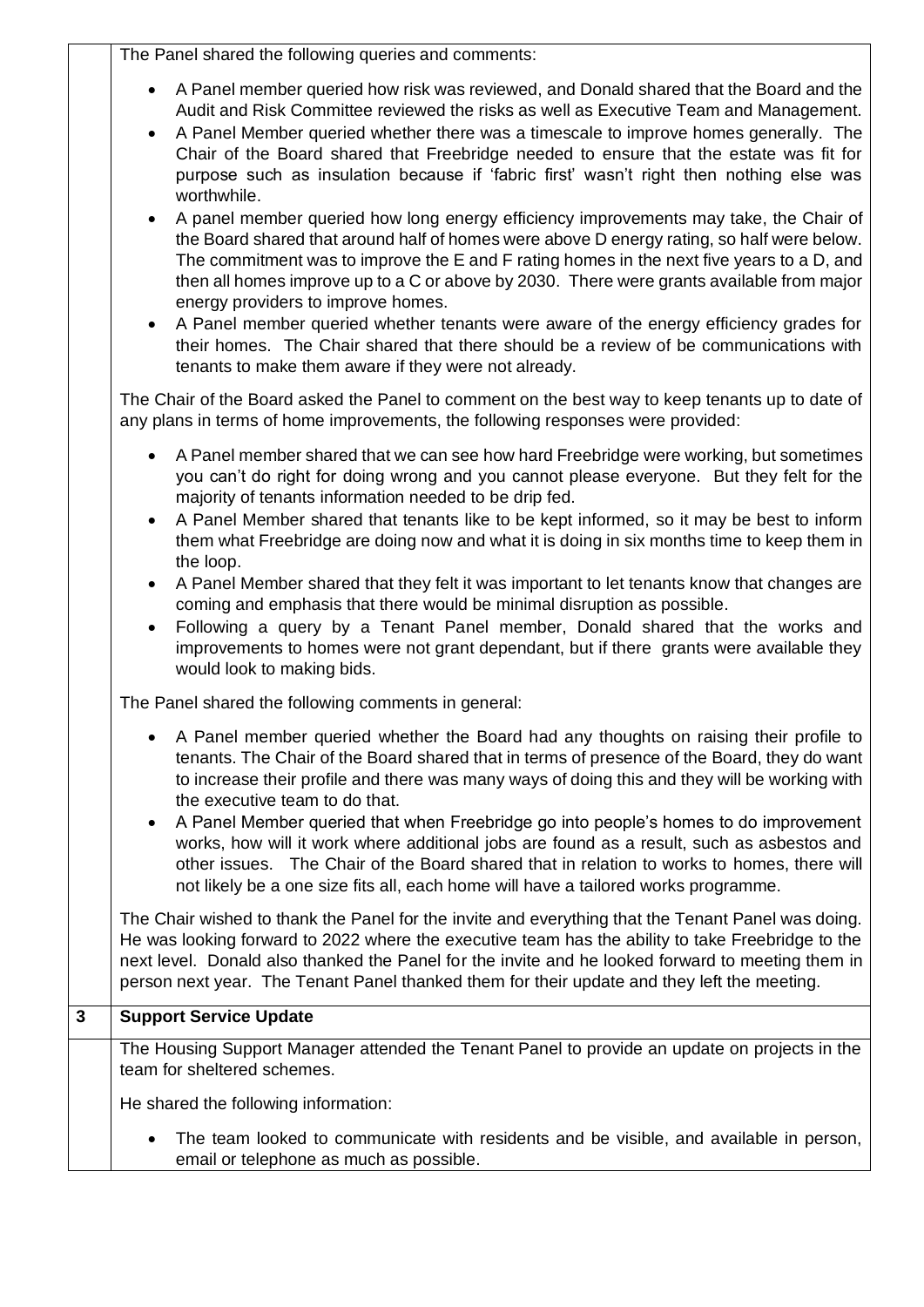|                | The team supports tenants by using the Freebridge Winter Support plan and support from<br>external partners. Including referrals for housing, debt management, safeguarding,<br>wellbeing needs etc. They use the Borough Council's early help hub programme, where<br>tenants can be supported by those organisations that are members of the group. There had<br>been positive results from being members of the group.<br>The Team were currently working on corporate communications to share energy information<br>$\bullet$<br>with tenants on how to reduce bills and minimise fuel poverty.                                                                                                                   |
|----------------|-----------------------------------------------------------------------------------------------------------------------------------------------------------------------------------------------------------------------------------------------------------------------------------------------------------------------------------------------------------------------------------------------------------------------------------------------------------------------------------------------------------------------------------------------------------------------------------------------------------------------------------------------------------------------------------------------------------------------|
|                | In regard to a query from a Panel Member of how referrals were coming into Freebridge, the Support<br>Manager shared that the early help hub and its partners worked together with Freebridge to support<br>individuals identified and create an action plan. The Director of Customer and Communities shared,<br>that self-referrals from customers was something that had a very low response so any feedback of<br>how this could be improved would be greatly appreciated.                                                                                                                                                                                                                                        |
|                | A Panel member suggested that Freebridge consider other ways to communicate other than on<br>social media as many did not use it, perhaps by phone. The Support Manager shared that at<br>schemes they did drop-in sessions, but the team would be placing posters and sending text<br>messages to advertise them not just over the internet. A Panel member shared that working with<br>Parish Councils to push information out to communities may also work well. A Panel Member shared<br>that if the support team could do a door knock at schemes to see if tenants were okay, share<br>information in person and via a hard copy they can keep and perhaps in addition check that their<br>heating was working. |
|                | A Panel Member shared that there was a communal notice board, but properties not within the main<br>centre of a scheme was unlikely to view this and therefore door to door flyers would be best.                                                                                                                                                                                                                                                                                                                                                                                                                                                                                                                     |
|                | Following a query by a Tenant Panel Member, the Support Manager shared that they worked in<br>partnership with the British Heart Foundation to provide donated furniture to those in need.                                                                                                                                                                                                                                                                                                                                                                                                                                                                                                                            |
|                | Following a comment from a Panel member with regards to concerns about tenants who are also<br>experiencing internet poverty, the Support Manager shared that where anyone had been struggling<br>with access to the internet, Freebridge had provided them with an iPad or laptop and support of how<br>to use it. The Support Manager shared that this was a good point and one which the team would<br>look at over the winter. The Director of Customer and Communities shared that over the winter<br>support period there were many tenants that needed other support not just food, such as accessing<br>digital information and phone credit, as this was a cost that many people could simply not afford.    |
|                | The Director of Customer and Communities shared that an annual rent letter in February would<br>posted to all tenants and the team could look to include information at that point, the Tenant Panel<br>thought that was a good idea. The Tenant Panel thanked the Support Manager for their update and<br>he left the meeting.                                                                                                                                                                                                                                                                                                                                                                                       |
| $\overline{4}$ | <b>Damp and Mould Update</b>                                                                                                                                                                                                                                                                                                                                                                                                                                                                                                                                                                                                                                                                                          |
|                | The Head of Asset Management joined the Director of Customer and Communities to provide an<br>update on the procedures for dealing with damp and mould issues.                                                                                                                                                                                                                                                                                                                                                                                                                                                                                                                                                        |
|                | He shared the following information:<br>There was a high level of repairs and dissatisfaction about damp and mould, and it was<br>$\bullet$<br>sector wide issue also.<br>He shared that a process was to be signed off by Leadership Team, where questions and<br>$\bullet$<br>answers would identify the severity of the issue resulting in information being provided to the<br>tenant to resolve or if needed a surveyor visit made.<br>In 2022 Freebridge will start a stock condition survey where there will be a proactive<br>$\bullet$<br>inspection, a record will be compiled of items in the property and their life cycle, and<br>information on damp and mould.                                         |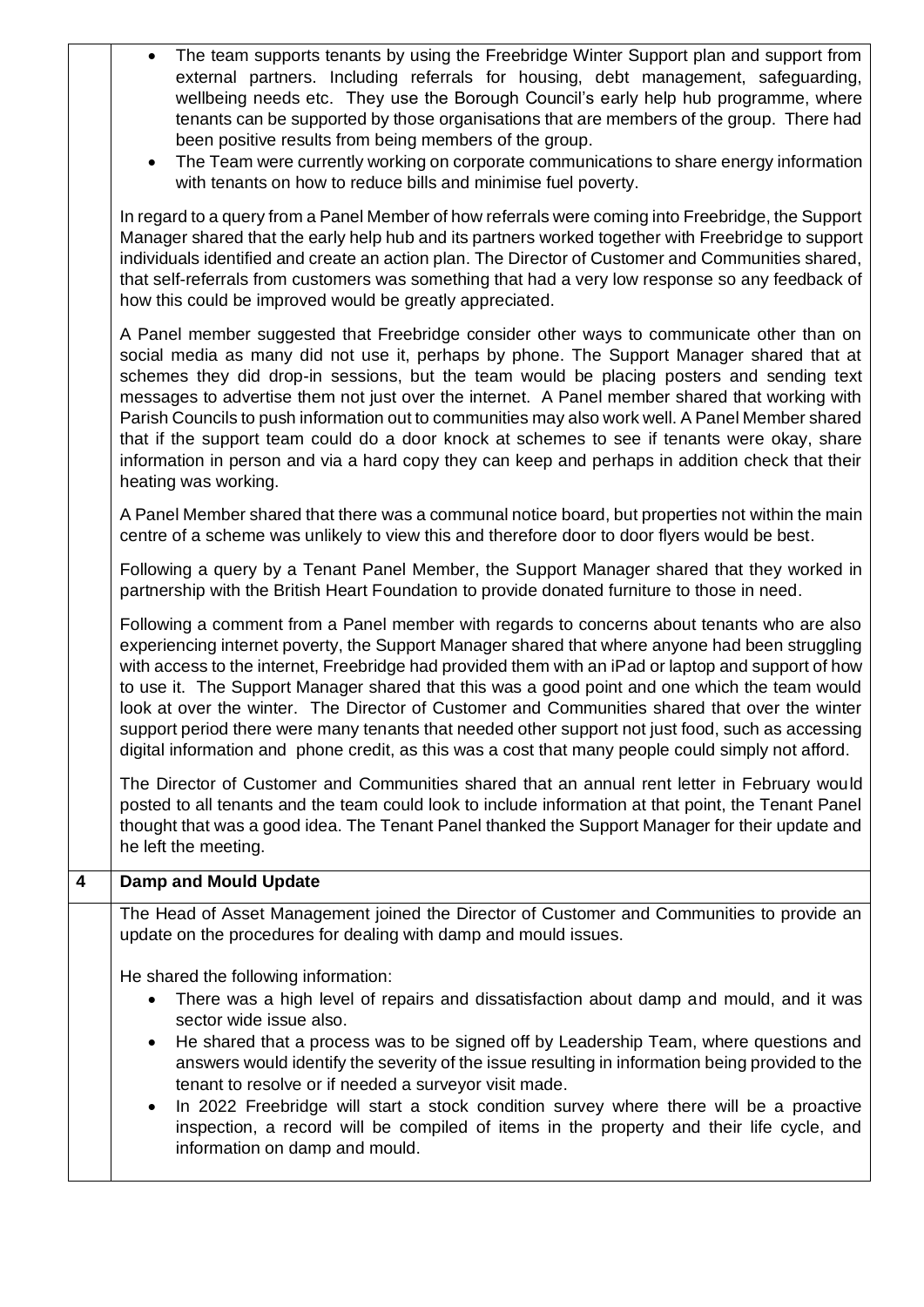|   | The Head of Asset Management shared that when the design process is approved the Tenant Panel<br>will be consulted with for their views. The Governance Coordinator agreed to liaise with him to<br>circulate a copy.                                                                                                                                                                                                                                                                                                                             |
|---|---------------------------------------------------------------------------------------------------------------------------------------------------------------------------------------------------------------------------------------------------------------------------------------------------------------------------------------------------------------------------------------------------------------------------------------------------------------------------------------------------------------------------------------------------|
|   | In answer to queries from the Tenant Panel the Head of Asset Management advised the following:<br>There was not one size fits all in resolving the issues of damp and mould, however<br>Freebridge would aim to resolve a problem within 28 days of inspection.<br>As part of the stock condition survey, every property will be visited and a leaflet with<br>information shared with the tenant. As part of the survey the surveyor will refresh tenants<br>on using their heating systems, thermostats and about ventilation.                  |
|   | The team were working on a cavity insulation project were grant funding had been available<br>$\bullet$<br>and it was starting to make progress.                                                                                                                                                                                                                                                                                                                                                                                                  |
|   | For new builds there were modern building regulations which stipulated that properties<br>$\bullet$<br>should be highly ventilated and should have temperature controls that can be varied more<br>greatly.                                                                                                                                                                                                                                                                                                                                       |
|   | The Head of Asset Management shared that complaints data nationally showed a trend in damp<br>and mould being a common theme and the regulator was very interested in this issue. The Director<br>of Customer and Communities shared that the Tenant Panel would be consulted on the draft<br>protocol for dealing with damp and mould enquiries. The Tenant Panel thanked the Head of Asset<br>Management for attending the meeting and he left.                                                                                                 |
| 5 | <b>Customer Charter</b>                                                                                                                                                                                                                                                                                                                                                                                                                                                                                                                           |
|   | The Director of Customer and Communities shared an update with the Tenant Panel on the first<br>draft of the Customer Charter and a continuation piece from previous meetings. The Charter was<br>the promises that Freebridge believed mattered most to tenants.                                                                                                                                                                                                                                                                                 |
|   | The Tenant Panel gave the following comments:                                                                                                                                                                                                                                                                                                                                                                                                                                                                                                     |
|   | Home security was important, the Director of Customer and Communities shared that the<br>charter stated what Freebridge did now, but in future there may be other methods<br>included.                                                                                                                                                                                                                                                                                                                                                            |
|   | The document appeared clear, and as long as it continued to have plain english and gets<br>to the point with no waffle and good grammar will be fine                                                                                                                                                                                                                                                                                                                                                                                              |
|   | A commitment on keeping tenants up to date on any changes to plans it makes is<br>important to be included.                                                                                                                                                                                                                                                                                                                                                                                                                                       |
|   | The Director of Customer and Communities shared that they would collate final feedback from<br>colleagues for a final design for December and at the next Tenant Panel meeting in January they<br>will come back with a fuller reworked version which will be as accessible as possible. The<br>Governance Coordinator agreed to add to the work programme.                                                                                                                                                                                       |
|   | The Tenant Panel felt that they were in favour of the Customer Charter still as an idea.                                                                                                                                                                                                                                                                                                                                                                                                                                                          |
| 6 | <b>Repairs Task and Finish Group Representation</b>                                                                                                                                                                                                                                                                                                                                                                                                                                                                                               |
|   | The Director of Customer and Communities shared that following on from the project to call all<br>tenants in regard to repairs, there were other work ongoing to meet the repairs service improvement<br>project such as the setup of a Repairs Task and Finish Group, which included both Leadership<br>Team and Board Members. A Tenant Panel member had observed the first meeting of that group<br>and had fed back the experience to the Tenant Panel. The Board were keen that the observatory<br>capacity from the Tenant Panel continued. |
|   | The Director of Customer and Communities shared that you cannot always capture everything in<br>the minutes, so a Panel member attending gets the tone and energy of the meeting and the<br>challenges made, they felt there was a lot of value in attending.                                                                                                                                                                                                                                                                                     |

 $\mathsf{l}$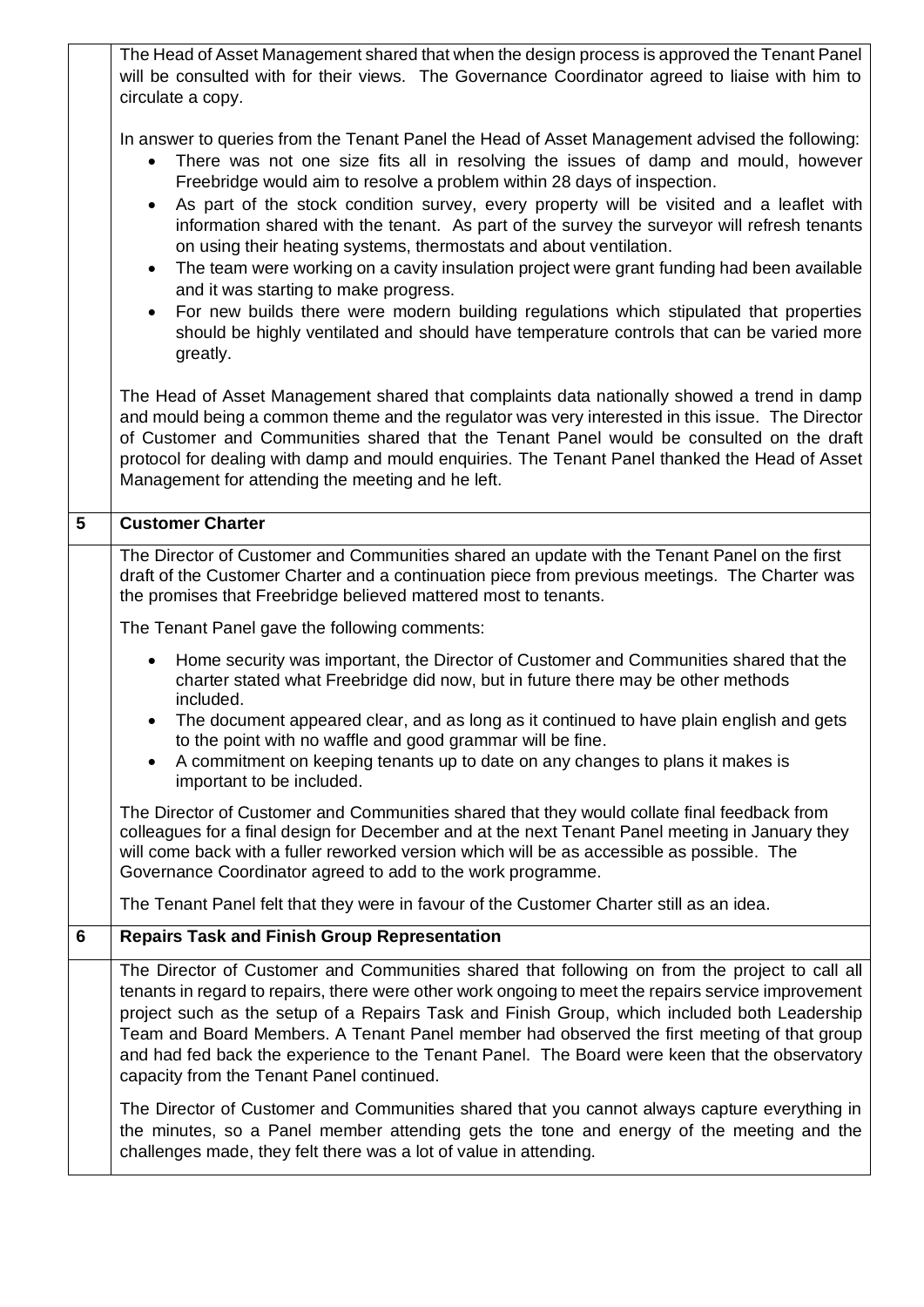|                | The Tenant Panel member that attended shared that there was a lot of value in attending as she<br>found it incredibly interesting. The Tenant Panel agreed that they would like one Tenant Panel to<br>attend and then canvass who might be available to attend to maximise attendance for each meeting.<br>The Governance Coordinator and the Director of Customer and Communities would liaise in the<br>weeks before each meeting.                                                                                                                                                                                          |
|----------------|--------------------------------------------------------------------------------------------------------------------------------------------------------------------------------------------------------------------------------------------------------------------------------------------------------------------------------------------------------------------------------------------------------------------------------------------------------------------------------------------------------------------------------------------------------------------------------------------------------------------------------|
| $\overline{7}$ | <b>Quarter 2 Customer Service Performance Measures</b>                                                                                                                                                                                                                                                                                                                                                                                                                                                                                                                                                                         |
|                | The Tenant Panel had received information in relation to the Quarter 2 Customer Service<br>Performance Measures for any items that any member wished to highlight in the meeting.                                                                                                                                                                                                                                                                                                                                                                                                                                              |
|                | The Director of Customer and Communities highlighted that the main area of concern was the<br>repairs service, which would be discussed in the next item. She also highlighted that there was still<br>a very high number of complaints predominantly in repairs. The change in the repairs process and<br>the appointment of the Complaints Manager will make the process of complaint resolution quicker.<br>The indication of direction of travel for each measure needed improvement and the Panel agreed<br>to share ideas to improve offline if they had any. The Panel shared that the word 'disrepair' was<br>unclear. |
|                | The Director of Customer and Communities shared that all phone calls of three attempts had been<br>completed, and Freebridge had made contact with 65% of tenants as a result. The other 35%<br>Freebridge would continue to try and make contact by arranging a visit in person.                                                                                                                                                                                                                                                                                                                                              |
|                | Following a query from a Panel Member the Director of Customer and Communities shared that the<br>Regulator did not currently require any data on damp and mould, she added that this may change<br>in the future.                                                                                                                                                                                                                                                                                                                                                                                                             |
| 8              | <b>Managing Future Customer Demand</b>                                                                                                                                                                                                                                                                                                                                                                                                                                                                                                                                                                                         |
|                | The Director of Customer and Communities provided an update to the Tenant Panel in regard to<br>how Freebridge will be managing customer demand and communications in future. She shared<br>some slides about the launch of the new repairs diagnostic team from January and how tenants can<br>expect when they call from that time.                                                                                                                                                                                                                                                                                          |
|                | The Tenant Panel had the following queries:                                                                                                                                                                                                                                                                                                                                                                                                                                                                                                                                                                                    |
|                | A Panel Member was satisfied with what Sophie had discussed.<br>The 0800 would still be available for tenants who call on landlines and for free with this<br>number.                                                                                                                                                                                                                                                                                                                                                                                                                                                          |
|                | A Panel Member felt it is going to be excellent and would resolve a multiple of issues and<br>had been a good piece of work that tenants should be delighted with.<br>A Panel member commented that it all appeared to be heading in the right direction.                                                                                                                                                                                                                                                                                                                                                                      |
|                | The Panel thanked the Director of Customer and Communities for their work this year and they left<br>the meeting.                                                                                                                                                                                                                                                                                                                                                                                                                                                                                                              |
| 9              | <b>Any Other Business</b>                                                                                                                                                                                                                                                                                                                                                                                                                                                                                                                                                                                                      |
|                | Placeshaping Activities Report - The Tenant Panel had received the report within a pack of<br>information prior to the meeting. A Panel member felt it was an excellent report. Any offline<br>comments could be emailed in.                                                                                                                                                                                                                                                                                                                                                                                                   |
|                | The Panel considered appreciation as the last meeting of the year. The Panel agreed that<br>attendance from the Director of Customer and Communities in the year with various managers made<br>the Panel feel more appreciated. Freebridge does a lot over and above the services that it needs<br>to provide and there would be more to ensure that tenants are aware of this and they fully<br>All the support staff had given to tenants throughout the pandemic was<br>understand it.<br>commendable.                                                                                                                      |
| 10             | What did we do well - Feedback from the Meeting                                                                                                                                                                                                                                                                                                                                                                                                                                                                                                                                                                                |